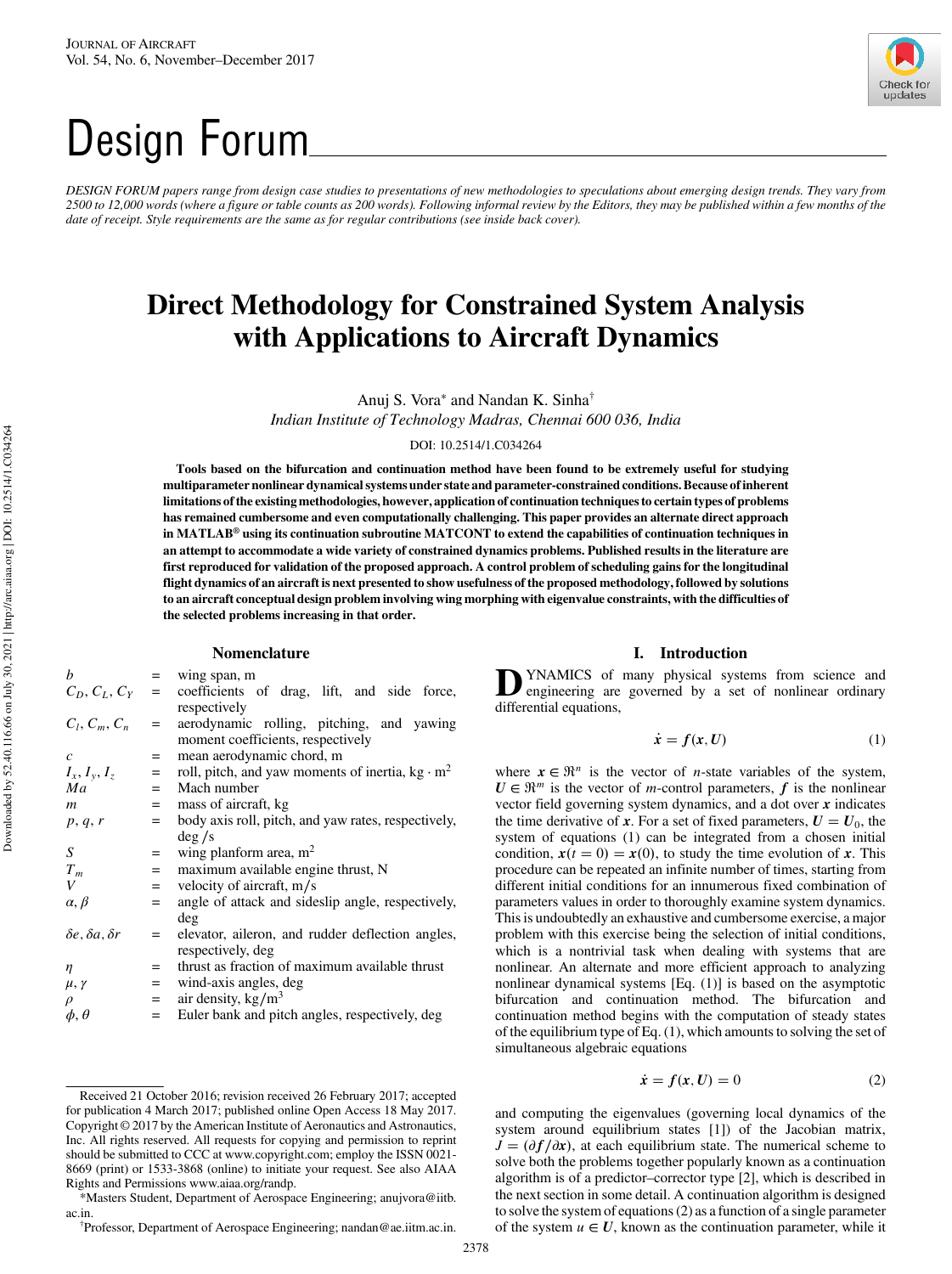requires remaining  $(m - 1)$  parameters **p** of **U** to remain fixed at their starting values, the equivalent system of equations to be solved thus being

$$
\dot{x} = f(x, u, p = \text{fixed}) = 0 \tag{3}
$$

Other types of problems may require  $p$  varying as some (predefined or arbitrary) functions of the continuation parameter as  $p = p(u)$ , the equivalent system of equations being solved in this case being

$$
\dot{x} = f[x, u, p = p(u)] = 0 \tag{4}
$$

Solutions of Eqs. (3) and (4) are classified as parameter-constrained equilibrium states of the system. The other type of equilibrium states is state-constrained equilibrium states, which, as the name itself suggests, are required to satisfy certain constraints on the states of the system. The system of equations to be solved in this case is

$$
f(x, U) = 0;
$$
  $g(x) = 0$  (5)

The k constraint equations,  $g_i(\mathbf{x}) = 0, i = 1, ..., k$ , added to the original set of *n* algebraic Eq.  $(2)$  (representing equilibrium states of the system), require  $(n + k)$  algebraic equations to be solved together now for the equilibrium states that satisfy the imposed constraint relations. Direct equality constraints such as the type in Eq. (5) and indirect equality constraints, for example, based on control of time response characteristics via feedback-control parameters or system design parameters (both attempted later as illustrative example problems), can be attempted within the framework of continuation methodologies. An extended bifurcation analysis (EBA) procedure proposed by Ananthkrishnan and Sinha [3] was found to be useful for trim and stability analysis of systems under state-constrained conditions. The two-step EBA procedure involved computing parameter schedules,  $p_i(u)$ ,  $i = 1, 2, \dots k$ , first, which kept the system in equilibrium states satisfying the constraints  $g_i(x) = 0, i = 1, ..., k$ , and afterward carrying out another continuation of the system model augmented with the parameter schedules [as in Eq. (4)] in the second step. Details of the EBA procedure can be found in [4]. Carrying out EBA continuation particularly in the popularly used AUTO [5] continuation framework requires overcoming several roadblocks in handling systems with constraints. Foremost among them is 1) the requirement of an extremely accurate starting point (steady state) to begin the continuation in general for any problem (otherwise, continuation may not start or terminate abruptly) and 2) that for constrained system analysis the second step of the EBA requires another continuation, which runs into two further problems. The first is, again, the need for an accurate starting point that satisfies the constraints on the state(s), and the second is the inclusion of parameter schedules computed in the first step, either in the form of a polynomial fit with a certain degree of smoothness or a lookup table, needing an interpolation. The need for a methodology that overcomes the previously mentioned problems has therefore always existed.

In this paper, a direct continuation methodology that overcomes all of the issues listed previously, with a minor modification in the continuation procedure, is proposed. The direct methodology eliminates the need for the second step of the EBA procedure and enables one to deal with problems that could not be studied under the framework of the EBA procedure, thereby extending the scope of the continuation-algorithm-based methodologies. The direct methodology is implemented in the MATLAB®-based continuation subroutine MATCONT [6], which allows users further access to a host of other subroutines in MATLAB, thus making it possible to apply both direct constraints, represented by explicit constraint equations, and indirect constraints on the system.

Three different example problems illustrating usefulness of the direct methodology have been attempted in this paper. The methodology is first applied to study constrained dynamics of the F-18 high angle-ofattack research vehicle (HARV) model in a level-flight trim condition, and the results are validated against those available in the literature. The second example shows the implementation of the direct methodology to automate gain scheduling of a simple feedback-control law for the longitudinal dynamics of the F-18/HARV model over the entire range of level-flight trims. Computing wing configuration parameters for an airplane in flight, required for satisfying handling qualities requirements over the entire range of level-flight trims, is taken up as the third example problem.

The paper is organized as follows. Section II presents basic descriptions of a continuation algorithm and the proposed direct continuation methodology. Illustrative examples of the application of the direct methodology to aircraft flight dynamics problems are presented in Sec. III, and in Sec. IV, concluding remarks with future directions of work are presented.

## II. Basic Description of Numerical Continuation Algorithm

A continuation algorithm is essentially based on computing steady states of the system of equations (2) as a function of one of the system parameters,

$$
f(x^*, u^*, p) = 0 \tag{6}
$$

where  $u \in U$  is the varying parameter, also known as the continuation parameter, and  $p \in U$  are other parameters kept fixed in a continuation; the asterisk indicates the equilibrium condition. Continuation with respect to the parameter  $u$  marches from a given starting solution point [satisfying Eq. (6)] following a predictor– corrector marching scheme, finally resulting in a solution branch  $x^* = x^*(u^*)$ . Along a continuation path, the Jacobian matrix  $\left(\frac{\partial f}{\partial x}\right)$  needs to be evaluated at each equilibrium point, the eigenvalues of which, simultaneously computed, mark the stability of the equilibrium points all along the solution branch. For this to happen, a necessary condition is that  $f$  must be smooth (at least  $C<sup>1</sup>$ continuous) as demanded by the implicit-function theorem [7]. Along a continuation path, the singularity of  $(\partial f/\partial x)$  at an equilibrium point corresponding to the critical value of the continuation parameter  $u = u_{cr}$ , known as the bifurcation point, results in a change in stability and/or the number of equilibrium solutions. Additional solution branches emerge from bifurcation points depending on the type of loss of stability [8], which advanced continuation algorithms, such as AUTO, are designed to identify and compute in a continuation. Comprehensive details of numerical aspects of a continuation algorithm can be found in [2]. Several types of bifurcations of different types of steady states (equilibrium, periodic, toroidal, quasi-periodic, and so on) of nonlinear dynamical systems described by Eq. (1) and the resulting onset of new types of solutions [1,8] can all be captured in a continuation run as functions of  $u$ , thus revealing the global dynamic behavior of a system with respect to  $u$ . Further, a continuation algorithm can also handle Eq.  $(6)$ augmented with equality constraints of the type

$$
g(x^*, u^*, p) = 0 \tag{7}
$$

as long as Eqs. (6) and (7) are coupled and the numerical problem is well defined. This translates into the requirement that there must be at least as many parameters available in  $p$  as the number of added constraint equations, and the parameters used in a continuation of Eqs. (6) and (7) must influence the constraints [3]. Currently available continuation algorithms are not designed to distinguish between equations of steady states and equality constraint equations; therefore, they compute the Jacobian matrix of the system of equations (6) and (7) together in a continuation, which is given by

$$
J(x, u, p_1, p_2) = \left(\frac{f_x(x, u, p_1, p_2)|}{g_x(x, u, p_1, p_2)|} \cdot \frac{f_{p_1}(x, u, p_1, p_2)}{g_{p_1}(x, u, p_1, p_2)}\right)
$$
(8)

In Eq. (8),  $p_1$  is the vector of parameters from U to be used as additional variables to make the continuation problem well defined, while  $p_2$  are remaining parameters still to be kept fixed. Once the problem is well defined, continuation with  $u$  can be carried out as before; however, the eigenvalues of the inflated Jacobian matrix due to additional equations of constraints do not result in correct stability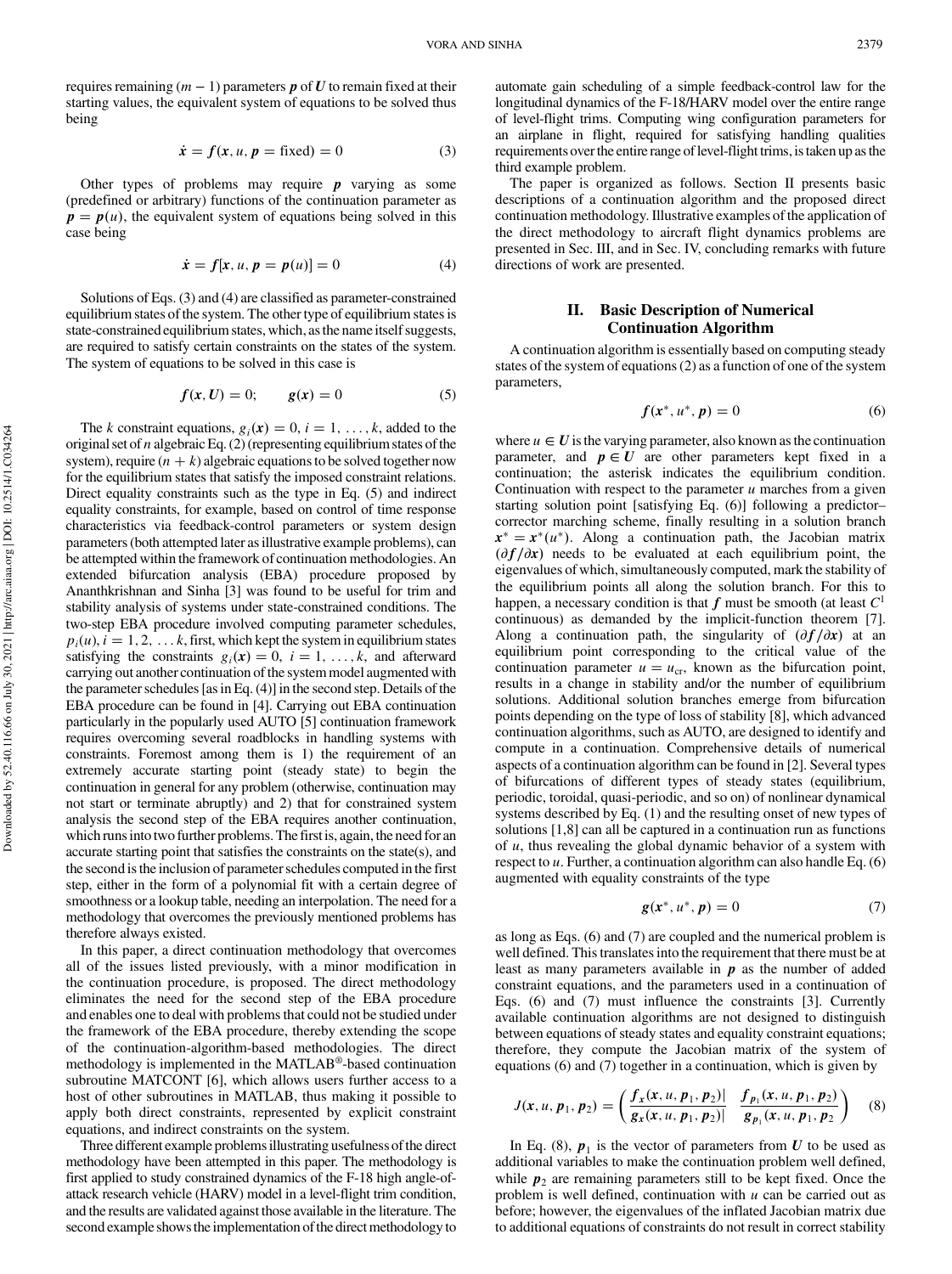information of the constrained equilibrium solutions, which is still based on the eigenvalues of the  $(1,1)$  entry of Eq.  $(8)$  alone. This problem can be solved by extracting the (1,1) entry from Eq. (8) along a continuation and computing eigenvalues of (1,1) separately. This procedural change, though minor, overcomes the major limitation of using the continuation algorithm in carrying out trim and stability analysis of dynamical systems represented by Eq. (1) in constrained conditions. This direct procedure not only helps get rid of the a priori scheduling of  $p_1$  as function of u (requiring interpolation or polynomial fitting), but it also completely gets rid of the second step of the EBA technique, except that solution branches originating at bifurcation points cannot not be computed now; this procedure computes only solutions satisfying the equality constraints. A second continuation run may still be needed if one were interested in computing bifurcated solution branches (the procedure explained in [3]), but if there is no such requirement (and, indeed, that is the case with many practical problems), one may solve a host of problems related to constrained cases using this small change in procedure itself. The advantages of using MATCONT over AUTO continuation algorithm becomes obvious here for the simple reason that various MATLAB subroutines can be directly incorporated in MATCONT and a variety of problems solved as we will see in the example cases presented in this paper. Spetzler and Narang-Siddharth [9] used a similar methodology in COSY, a proprietary continuation code, to perform constrained analysis of multiparameter dynamical systems. Their paper also suggested a method to trace out the solution branches emanating from a bifurcation point. The procedure is explained here for the sake of completeness.

The presence of bifurcation points on an equilibrium curve suggests the existence of additional solution branches emerging from the bifurcation points. These solution branches also follow the same parameter schedules; however, these branches do not obey the constraints imposed on the system and are therefore termed offnominal solutions. Off-nominal solution branches can be computed in a second continuation by solving the augmented set of equations

$$
F(x, y, u, p) = \begin{pmatrix} f(y, u, p) \\ f(x, u, p) \\ g(x, u, p) \end{pmatrix} = 0
$$
 (9)

where the state variables  $x$  trace the nominal solution branches satisfying the constraints  $g(x, u, p) = 0$ , while the dummy state variables y trace the off-nominal solution branches.

The described methodology was implemented in MATCONT, which is an open-source continuation toolbox in the MATLAB computing environment. The source code was appropriately modified to enable constrained bifurcation analysis as well as the tracing of branching solutions. In the following sections, three different constrained aircraft flight dynamics problems are attempted to illustrate the usefulness of the methodology. Among selected problems, the first one is for validation of the methodology against the results available in literature, and the other two are new applications.

### III. Applications of Direct Continuation Methodology to Aircraft Flight Dynamics

#### A. State-Constrained Maneuver Analysis

Aircraft most often fly maneuvers that are constrained in states. Multiple available controls are deployed simultaneously to keep an aircraft in constrained trim states. One of the most basic maneuvers of aircraft is the cruise (level) flight condition. In a cruise flight condition, aircraft are required to fly straight (sideslip angle,  $\beta = 0$  deg), at constant altitude (flight-path angle,  $\gamma = 0$  deg), and with wings level (bank angle,  $\phi = 0$  deg).

To compute all possible trims and the stability of trims for an aircraft within prescribed limits of control inputs, i.e., to investigate global dynamics of aircraft in the cruise flight condition, the direct methodology is applied to the equations,

$$
\dot{x} = f(x, \delta e, \delta a, \delta r, \eta) = 0; \quad \beta = 0; \quad \gamma = 0; \quad \phi = 0
$$
 (10)

In Eq. (10), the first set of algebraic equations represents aircraft six degrees-of-freedom rigid-body motion equations (given in the Appendix) set to zero for the steady state, and other equality relations are constraint equations. The aircraft chosen for this analysis is F-18/ HARV available in the public domain. Inertia and geometric properties of the F-18/HARV model along with aerodynamic data available in the angle-of-attack range  $-4 \le \alpha \le 90$  deg complete the model [10]. A continuation of Eq. (10), with elevator deflection angle δe varying as the continuation parameter and throttle  $η$ , aileron deflection angle  $\delta a$ , and rudder deflection angle  $\delta r$  also varying along simultaneously, to keep the states constrained as required [3], is now directly carried out. Further, in this case, off-nominal solution branches are also computed using the procedure outlined in Sec. II. Results of the continuation are plotted in Figs. 1a–1c.

State variables plotted in Fig. 1a are all constrained as seen from sideslip angle  $\beta$  and bank angle  $\phi$  plots and the flight-path angle  $\gamma$  plot in Fig. 1b; nominal values of all three variables are zero as demanded by the constraints. Loss of aircraft stability in the level-flight condition is marked by the presence of Hopf bifurcation and pitchfork bifurcation points at critical elevator deflection angles as indicated on the  $\alpha$ -δe plot in Fig. 1a.

The throttle  $\eta$  required schedule against elevator deflection  $\delta e$  with stability information resulting from direct computation is also plotted in Fig. 1b. Minimum thrust required (corresponding to minimum drag) level-flight trim with stability, a useful performance indicator, can be directly read from the plot. These results for F-18/HARV, obtained using the direct continuation, match the results available in [10] obtained by using the EBA procedure. A loss in stability and resulting bifurcations at critical angles of attack are due to the phugoid and spiral mode eigenvalues as seen from the root locus plot in Fig. 1c. Root locus plots useful in control design (next example) and performance plots useful for aircraft designers are simultaneous outcomes of the direct continuation, which succinctly shows usefulness of the direct methodology. Off-nominal solution branches show departure from the level trim state, in this case spiral divergence, as one would expect from a single real (spiral mode) eigenvalue crossing zero resulting in a static bifurcation [1].

#### B. Gain Scheduling

Stability losses for F-18/HARV in the level-flight condition in the previous example were identified to be due to phugoid and spiral modes, as shown in Fig. 1c (marked by the real part of eigenvalues crossing zero from below). These modes can be stabilized locally at a trim state with the help of a feedback-control law, the process known as stability augmentation [11]. For aircraft, stability augmentation is also needed for handling and flying quality requirements, which demand that aircraft transient behavior in the whole range of trims in a particular flight condition be identical or within some bounds [12]. There are various methods for stability-augmentation-control design, and based on the technique used, they can be classified as linear or nonlinear. In linear control, the input is proportional to the linearized output, and it is widely used due to the ease of implementation. However, recently researchers have also used nonlinear flight-control design techniques such as robust control [13] and sliding mode control [14] in the entire flight envelope to ensure appropriate handling qualities in the presence of model uncertainties. In this paper, the design of linear feedback-control laws for two tasks, first for assigning the short-period mode eigenvalues as desired by handling and flying qualities and second for keeping the short-period mode eigenvalues at the desired location for all level-flight trims, is carried out as a second example problem to show the usefulness of the direct continuation methodology. Some basics of feedback-control law design methodology are presented next.

Consider a linearized system written in the state-space form as

$$
\Delta \dot{x} = A \Delta x + B \Delta u \tag{11}
$$

$$
y = C\Delta x \tag{12}
$$

where  $x \in \mathbb{R}^n$  is the state vector,  $u \in \mathbb{R}^m$  is the control vector, and  $y \in \mathbb{R}^r$  is the output vector.  $A \in \mathbb{R}^{n \times n}$  is the Jacobian matrix of the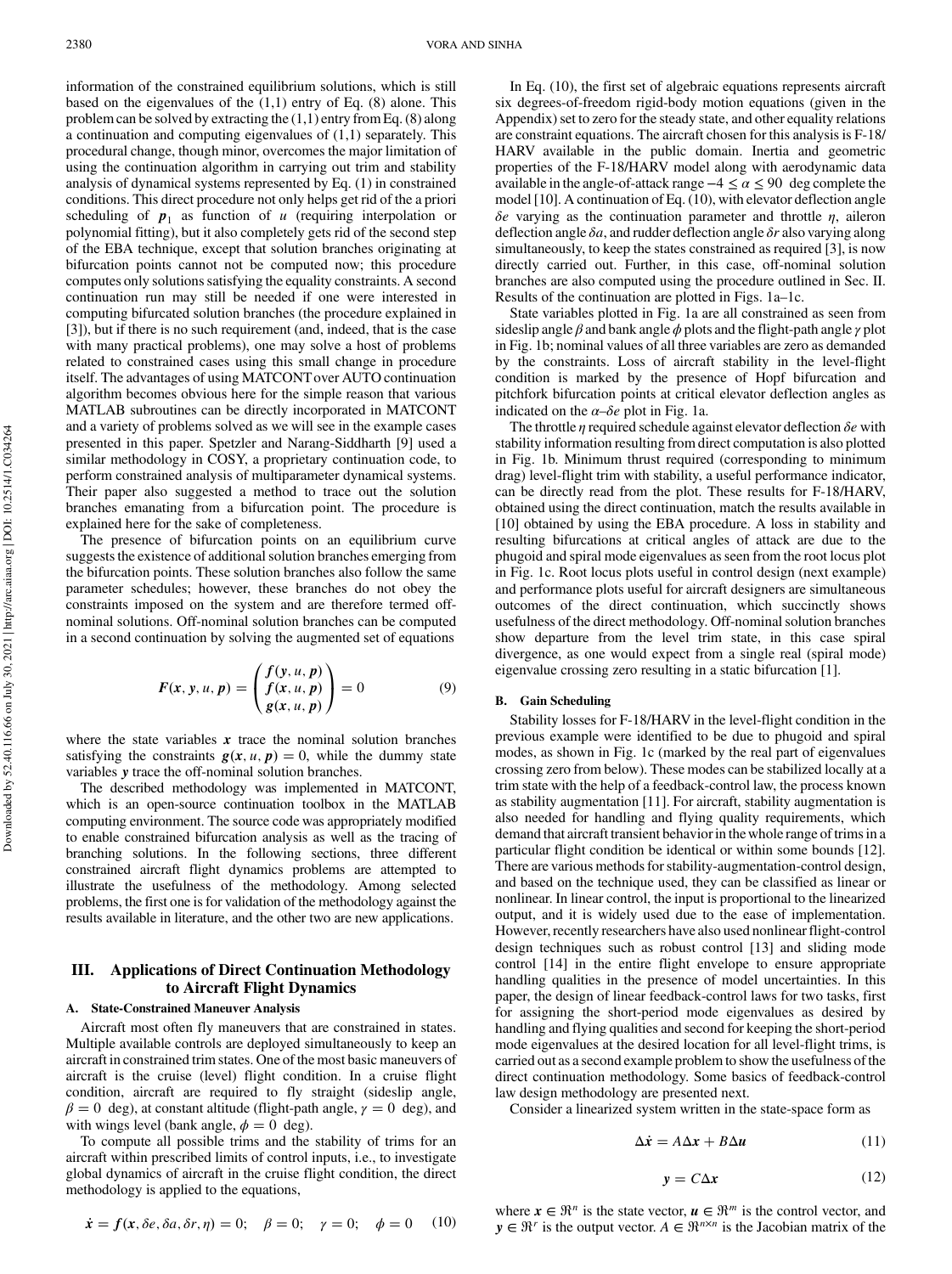







c) Unstable modes leading to bifurcations in level-flight condition Fig. 1 Bifurcation diagrams and root locus plots of F-18/HARV in straight and level flight trim condition.

system evaluated at a trim condition, also known as the system matrix.  $B \in \mathbb{R}^{n \times m}$  is the control matrix, and  $C \in \mathbb{R}^{n \times n}$  is the output matrix.  $\Delta$  represents perturbation from the equilibrium condition, for

example,  $\Delta x = x - x^*$ , where  $x^*$  is the magnitude of state variables at the equilibrium condition. Consider a full-state feedback law augmented to the system, Eq. (11), as

$$
\Delta u = -K\Delta x \tag{13}
$$

where  $\Delta u$  is the control signal given by  $\Delta u = u - u^*$ ;  $u^*$  is the magnitude of the control variable at the equilibrium condition  $x^*$ . The  $K \in \mathbb{R}^{m \times n}$  matrix is known as the feedback gain matrix, which determines the control response to the perturbation. A simple control input for the case in which  $n = 2$  and  $m = 1$  results in

$$
\Delta u = -(k_1 \Delta x_1 + k_2 \Delta x_2) \tag{14}
$$

The corresponding closed-loop system can then be represented as

$$
\Delta \dot{x} = (A - BK)\Delta x \tag{15}
$$

A fundamental theorem in modern control theory states that if a system is controllable, i.e., the rank of the matrix  $\kappa =$  $\begin{bmatrix} B & AB & A^2B & \cdots & A^{n-1}B \end{bmatrix}$  is *n*, where *n* is the dimension of the system, then there exists a gain matrix such that the eigenvalues of the closed-loop system, Eq. (15), can be assigned exactly as desired. However, in general, it is neither feasible nor required to feedback all the states. Usually, only the measured variables are used as feedback elements, resulting in the output feedback-control law:

$$
\Delta u = -Ky = -KC\Delta x \tag{16}
$$

The corresponding closed-loop system is

$$
\Delta \dot{x} = (A - BKC)\Delta x \tag{17}
$$

It is an established result that the number of eigenvalues that can be exactly assigned to the system is equal to the rank of the matrix C [15], which also signifies the number of output variables. Generally, in flight-control systems, the variables  $\{\alpha, q\}$  are used as measured output for the longitudinal dynamics, and  $\{\beta, \bar{p}, r\}$  are used as measured output variables for the lateral dynamics, suggesting ranks 2 and 3, respectively. Thus, two longitudinal dynamics eigenvalues and three lateral-directional dynamics eigenvalues can be controlled by the feedback law in Eq. (16).

As the system is linearized at a particular trim condition, the gains computed will result in the desired response only at that operating trim condition. A change in the trim condition will require a change in the gain values for the same desired controlled response. Thus, it is essential to compute the gains over the whole range of trims in a particular flight condition to ensure that the system has uniform desirable controlled response over the complete range of trims. In control terminology, this exercise is called gain scheduling. A vast amount of literature is available on this topic, discussing various numerical methods of gain scheduling. In this work, a gainscheduling exercise is carried out using the direct continuation approach for the F-18/HARV model in the level-flight trim condition.

The feedback law is designed with the output variables,  $y = [\alpha, q]^T$ . The elevator is used as the control parameter, which means that the rank of the matrix is  $rank(B) = 1$ . One control parameter associated with two output variables results in two nonzero entries in the gain matrix  $K = [0, k_1, k_2, 0]^T$ , for longitudinal dynamics of aircraft, where  $k_1$  and  $k_2$  determine the control inputs corresponding to the changes in  $\alpha$  and  $q$ . Thus, two eigenvalues can be assigned at their desired values. The eigenvalues can be chosen depending on the desired frequency and damping characteristics of the mode. In this example, the desired short-period mode eigenvalues are fixed at  $\lambda_{\rm SP} = \xi_r \pm i\xi_i = -1.5 \pm i1.33$ , which is different from the open-loop short-period mode eigenvalues for the F-18 model in the entire range of level-flight trims plotted in Fig. 2.

Keeping short-period eigenvalues fixed at all trims in the levelflight condition amounts to the two constraint functions

$$
g(x, u, p) = \begin{pmatrix} \lambda_{r, \text{SP}}(x, u, p) - \xi_r \\ \lambda_{i, \text{SP}}(x, u, p) - \xi_i \end{pmatrix}
$$
 (18)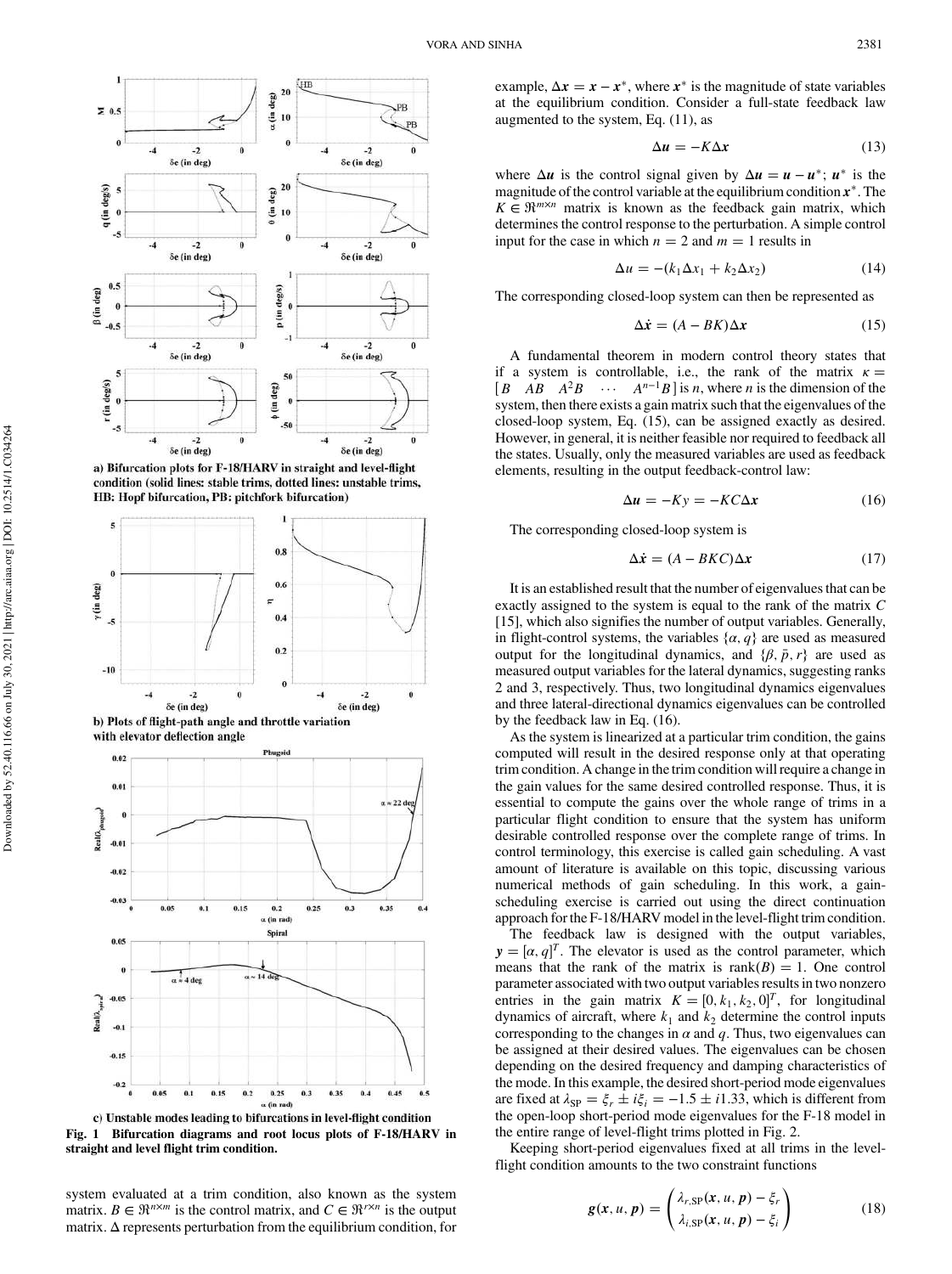

Fig. 2 Open-loop root locus plots of short-period and phugoid mode eigenvalues for F-18/HARV model in level-flight condition.

which are implicitly (indirect constraints) exercised via the control of eigenvalues of the Jacobian matrix [of entry  $(1,1)$  in Eq.  $(8)$ ] resulting from the simultaneous equation for the level-flight trim states of aircraft as

$$
F(x, u, p) = \begin{pmatrix} f(x, u, p) \\ \gamma \\ \lambda_{r, \text{SP}}(x, u, p) - \xi_r \\ \lambda_{i, \text{SP}}(x, u, p) - \xi_i \end{pmatrix} = 0
$$
 (19)

with  $\mathbf{x} = (V, \alpha, \beta, \bar{p}, q, r, \phi, \theta), u = \delta_e$ , and  $\mathbf{p} = (\eta, k_1, k_2)$ . Since  $F \in \mathbb{R}^{n+3}, x \in \mathbb{R}^n, p \in \mathbb{R}^3$ , and  $n = 8$ , the problem is well defined with the number of equations equal to the number of unknowns. Here,  $u \in \mathcal{R}$  varies as the continuation parameter. To start the continuation, an initial condition is required for all the variables, including the gains. The initial condition, satisfying the equality constraints, Eq. (19) in this case, was determined separately by using the eigenstructure assignment technique presented in [16]. Closed-loop short-period and phugoid mode eigenvalues are plotted in Fig. 3; feedback gain schedules resulting from constrained continuation are plotted in Fig. 4. Figure 3 shows that for all values of level-flight trims short-period mode eigenvalues are fixed at the same desired location. Each point on the and plots in Fig. 4 is the feedback gains corresponding to the level-flight trim conditions in Fig. 1a, ensuring that the short-period mode eigenvalues of the closed-loop system are fixed as desired. The phugoid mode eigenvalues were not controlled in this case. Root locus plot of phugoid mode (as seen from Fig. 3b) is naturally restricted to the left half complex plane, thus, ensuring stability of this mode at all level-flight trims as well. In general, this may not always be the case, and a careful selection of starting gain values may be necessary to keep the closed-loop phugoid mode stable. It is worth pointing out here that the desired short-period







eigenvalues are not from the set of open-loop short-period eigenvalues (plotted in Fig. 2), thus showing the generic nature of the selected problem of gain scheduling. Also, the linearization of the aircraft model is part of a continuation at each trim point; system matrix  $A$  and control matrix  $B$  are automatically generated at each trim point. Alternatively, the gain-scheduling task is carried out by first locating all the trim states of the system, linearizing the system at each trim state, calculating the eigenvalues of the linearized system, and then computing the feedback gains at every trim point [16]. The automated procedure of gain scheduling using the direct continuation methodology thus reduces time and effort significantly.

#### C. Wing Morphing for Desired Handling Qualities

The gain-scheduling exercise carried out in the previous example to keep the eigenvalues at the desired locations in the whole range of trim points requires an active control system onboard an aircraft. An alternate solution to this problem would be to schedule aircraft configuration parameters themselves so that constraints on eigenvalues are satisfied at all trims in a particular flight condition. This would essentially require changing aerodynamic characteristics of the airplane with changing trims. In this exercise, parameters related to wing shape and orientation are scheduled to place phugoid and Dutch-roll mode eigenvalues of an airplane model at the desired fixed locations; therefore, this exercise is appropriately called wing morphing [17].

Recently, Khatri et al. [18] used a constrained bifurcation and continuation procedure to size horizontal and vertical stabilizers for an airplane based on handling and flying qualities requirements; the task required a large number of repetitive continuation runs. In this work, we extend the design methodology presented in [18] to configure wing parameters based on the handling qualities requirements. As this exercise would require a bare aerodynamic model in terms of wing design variables, we use the same model of a Fig. 3 Closed-loop short-period and phugoid mode eigenvalues. twin turboprop, lightweight, six-seater, business transport aircraft as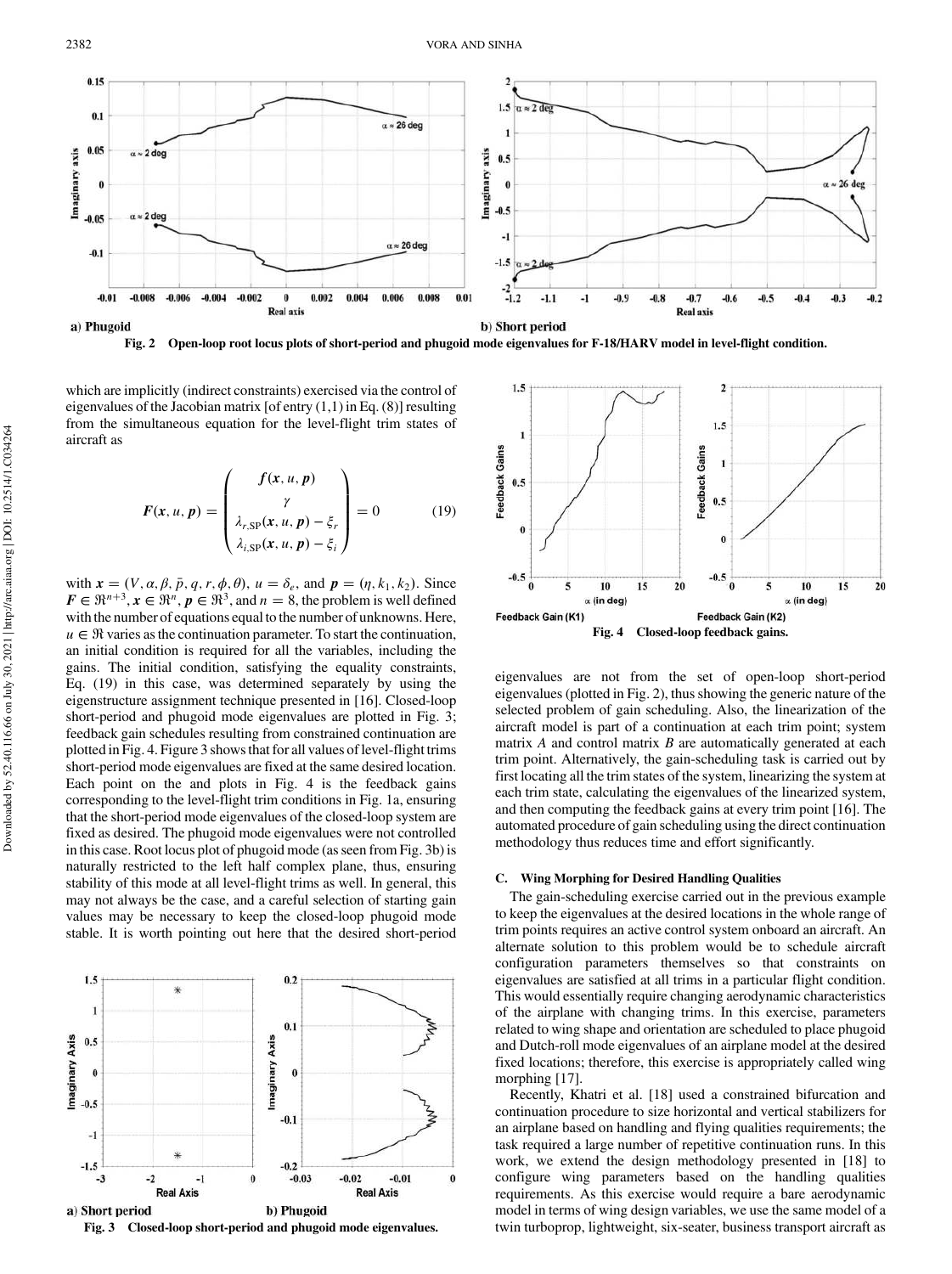used in [18] to illustrate the application of the direct continuation methodology to the wing-morphing problem. Aerodynamics of the aircraft is modeled with the stability derivatives parameterized with respect to wing design variables, thereby suitable for incorporation in the continuation-based methodology. The aerodynamic model, primarily consisting of empirical relations/analytical expressions collected mainly from textbooks [19,20], is a relatively low-fidelity one but adequate enough to demonstrate the capabilities of the direct continuation methodology for the problem at hand.

The design procedure is as follows. First, the aircraft is trimmed at the level-flight trim condition. Constraints on the eigenvalues are formulated as follows:

$$
g(x, u, p) = \begin{pmatrix} \lambda_r(x, u, p) - \xi_r \\ \lambda_i(x, u, p) - \xi_i \end{pmatrix}
$$
 (20)

This exercise has been carried out for phugoid and Dutch-roll modes separately to gain better insight into how wing parameters have to be scheduled in the whole range of level-flight trims, even though there may be fringe influence of the parameters on both the modes together. The wing aspect ratio  $AR_{\text{wing}}$  and wing incidence angle  $i_{\text{wing}}$  are used as free variables to hold phugoid mode eigenvalues fixed at the desired location, and wing sweep  $\Lambda_{\text{wing}}$  and wing dihedral  $\Gamma_{\text{wing}}$  angles are used for holding Dutch-roll mode eigenvalues fixed at the desired locations. It is assumed that these parameters do not have significant effects on weight, CG, and moment of inertia values. In both the cases, constraints are implicitly exercised via directly controlling the eigenvalues of entry (1,1) of the inflated Jacobian matrix [Eq. (8)] as was done in the previous case, an exercise conveniently carried out in MATCONT.

#### *1. Constraint Formulation for Phugoid Mode Eigenvalues*

The simultaneous equations to be solved together in a continuation in this case are

$$
F(x, u, p) = \begin{pmatrix} f(x, u, p) \\ \gamma \\ \lambda_{r, \text{PH}}(x, u, p) - \xi_r \\ \lambda_{i, \text{PH}}(x, u, p) - \xi_i \end{pmatrix} = 0
$$
 (21)

where

$$
\mathbf{x} = (V, \alpha, \beta, \bar{p}, q, r, \phi, \theta), \qquad u = \delta_e, \qquad \mathbf{p} = (\eta, i_{\text{wing}}, AR_{\text{wing}})
$$

#### *2. Constraint Formulation for Dutch-Roll Mode Eigenvalues*

The simultaneous equations to be solved together in a continuation in this case are

$$
F(x, u, p) = \begin{pmatrix} f(x, u, p) \\ \gamma \\ \lambda_{r, \text{DR}}(x, u, p) - \xi_r \\ \lambda_{i, \text{DR}}(x, u, p) - \xi_i \end{pmatrix} = 0
$$
 (22)

where  $\mathbf{x} = (V, \alpha, \beta, \bar{p}, q, r, \phi, \theta), u = \delta_e$ , and  $\mathbf{p} = (\eta, \Gamma_{\text{wing}}, \Lambda_{\text{wing}}).$ 

#### IV. Results and Discussions

Three separate continuation runs each for the phugoid mode control and for the Dutch-roll mode control starting from different initial conditions are performed. Frequencies and damping ratios corresponding to the three cases along with the eigenvalues are given in Table 1. They are characteristic values corresponding to three different level-flight trims at  $\alpha = 1$  deg (type I),  $\alpha = 3$  deg (type II), and  $\alpha = 5$  deg (type III). These trim conditions are used as the starting points for the three continuation runs. In each continuation run, the eigenvalues at the starting trim condition are the reference values to be held constant for all other trim solutions. In the first set of

Table 1 Constrained magnitudes of frequency and damping ratio

|      |                     |       | Phugoid (case 1) |       | Dutch-roll (case 2) |       |                |       |
|------|---------------------|-------|------------------|-------|---------------------|-------|----------------|-------|
| Type | $\omega_n$<br>rad/s |       |                  |       | $\omega_n$<br>rad/s |       |                |       |
| L    | 0.118               | 0.129 | $-0.015$ 0.117   |       | 2.724               | 0.151 | $-0.411$       | 2.693 |
| Н    | 0.165               | 0.080 | $-0.013$         | 0.164 | 2.078               | 0.154 | $-0.320$       | 2.053 |
| Ш    | 0.200               | 0.070 | $-0.014$         | 0.200 | 1.806               |       | $0.165 -0.298$ | 1.781 |

computations, the phugoid mode eigenvalues are held constant, while in the second set, the Dutch-roll mode eigenvalues are held constant.

Continuation plots for phugoid mode control are plotted in Figs. 5a–5c. As noticed from Fig. 5a, for all values of trims starting from each of the three starting points given previously, phugoid mode eigenvalues are fixed at the same desired location. There is no control over short-period mode eigenvalues in this exercise; therefore, they move freely, though inside the stable region in the complex plane. The lateral mode eigenvalues are also not controlled, and hence they move freely as well in the complex plane. The roll and the Dutch-roll mode eigenvalues stay in the stable region, but the spiral mode crosses the imaginary axis to become unstable. The spiral mode (as well as roll mode) eigenvalues for the three cases are indistinguishable as they overlap with each other.

Schedules of the wing aspect ratio and wing incidence angle for the phugoid case, the outcome of the continuation runs, turn out to be as shown in Fig. 5b. Stability information, which is a natural outcome of the continuation, is marked on wing parameter schedules as well as on the aircraft-state variables (only longitudinal variables are plotted; lateral directional variables are all zero). Plots of schedules and state variables in Fig. 5b show a stretch of a solid line (consisting of stable level-flight trim solutions) and a connected stretch of a dotted line (representing unstable level-flight trim solutions). Since this whole exercise was carried out using full-order aircraft equations, stability information on these plots corresponds to the location of the eigenvalues of all the modes of aircraft. In all three cases, the unstable trims are due to the spiral mode becoming unstable.

The flight-path angle  $\gamma$  shown in Fig. 5c is zero as demanded by the constraint equation. The Mach number is approximately constant in all three cases for all trims, confirming that fixing the frequency of the phugoid mode for all modes also fixes the trim speed as per the approximate phugoid frequency formula [4],  $\omega_n \approx \sqrt{2(g/V^*)}$ , which is only dependent on the trim speed. While type I solutions demand higher speeds and equivalently higher throttle settings, solutions for the type I case may not be desirable as the variation in aspect ratio is much larger in comparison to types II and III solutions. Also, in this case, variation in short-period mode parameters is much higher. Hence, an important conclusion derived from this exercise is that types II and III solutions and the corresponding wing aspect ratio/ incidence angle schedules may be used for wing morphing for phugoid control. Based on stability considerations, type II schedules have stable trims for a larger range of angle of attack, and hence this is the most suitable solution branch of the three, whereas type III schedules can be recommended for minimum thrust required in the whole range of angles of attack.

The second set of continuation results for control of the Dutch-roll mode eigenvalues is plotted in Figs. 6a–6c. As seen from the root locus plot in Fig. 6a, the Dutch-roll mode eigenvalues are fixed at the desired types I, II, and III values as demanded by the constraints. Roll and spiral modes move freely as no constraints on them have been exercised. For some trim solutions, the spiral mode eigenvalues cross the imaginary axis and become unstable. Spiral mode (and roll mode) eigenvalues for the three cases overlap and are hence indistinguishable. The longitudinal mode eigenvalues, which are unconstrained, move freely in the stable region of the complex plane, showing the significant influence of wing dihedral and sweep angles on the longitudinal dynamic modes. It is important to point out here that the empirical data required to model the dihedral and the sweep angles in the aerodynamics of the aircraft were limited to positive angles. Therefore, the trims corresponding only to the positive dihedral and sweep angles are plotted.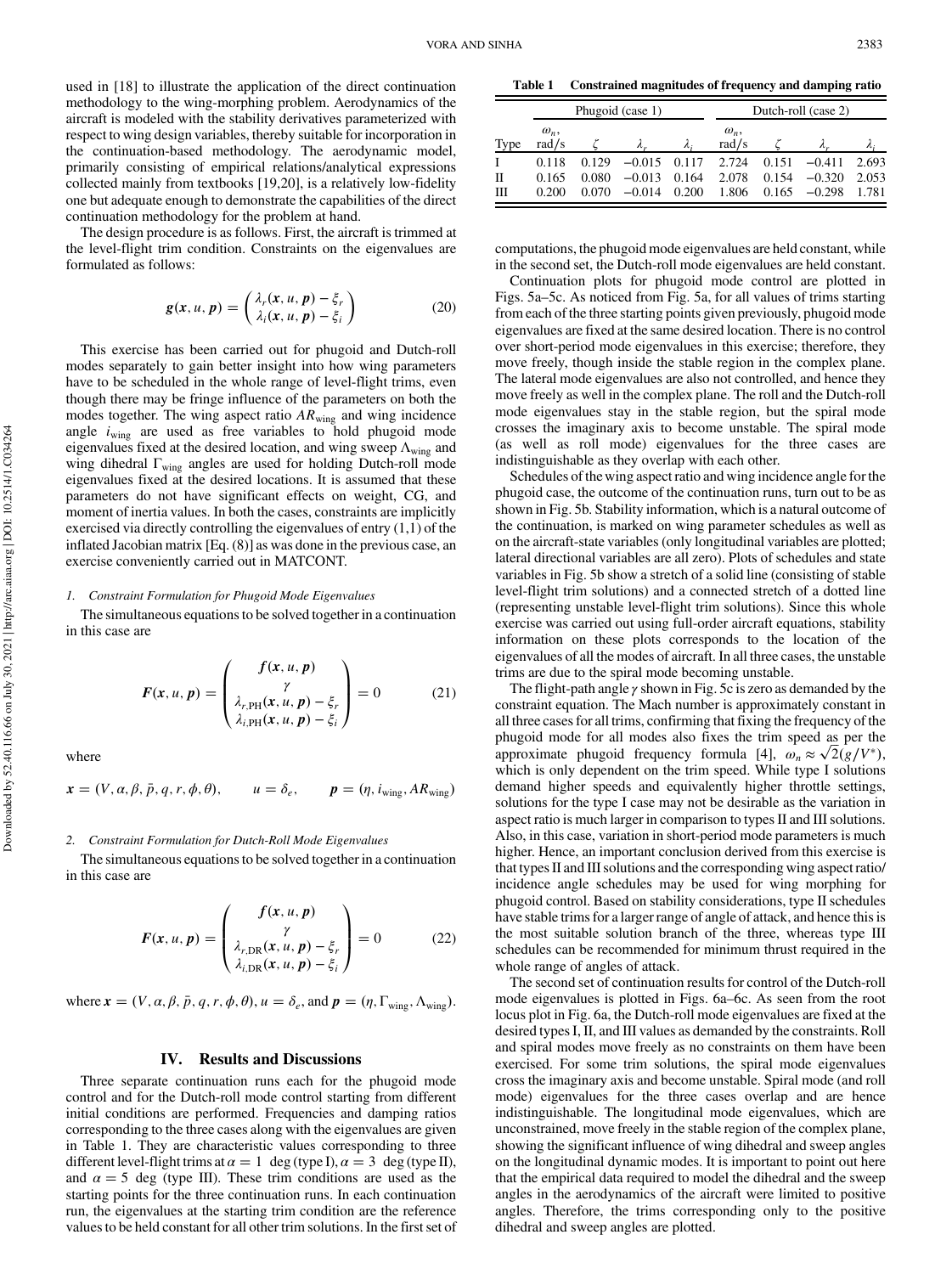



Fig. 5 Root locus plots and bifurcation diagrams for phugoid mode control in straight and level flight trim condition.

The flight-path angle  $\gamma$  plot in Fig. 6b shows the imposed level-flight constraint. The schedules of wing dihedral and wing sweep angles are plotted in Fig. 6c. The trim solutions shown in Fig. 6b for types I and II



**Root Locus** 



Fig. 6 Root locus plots and bifurcation diagrams for Dutch-roll mode control in straight and level flight trim condition.

have similar stability characteristics with all the solutions being stable at low angles of attack/elevator deflection and unstable at higher angles of attack/elevator deflections. The type III solution branch consists of